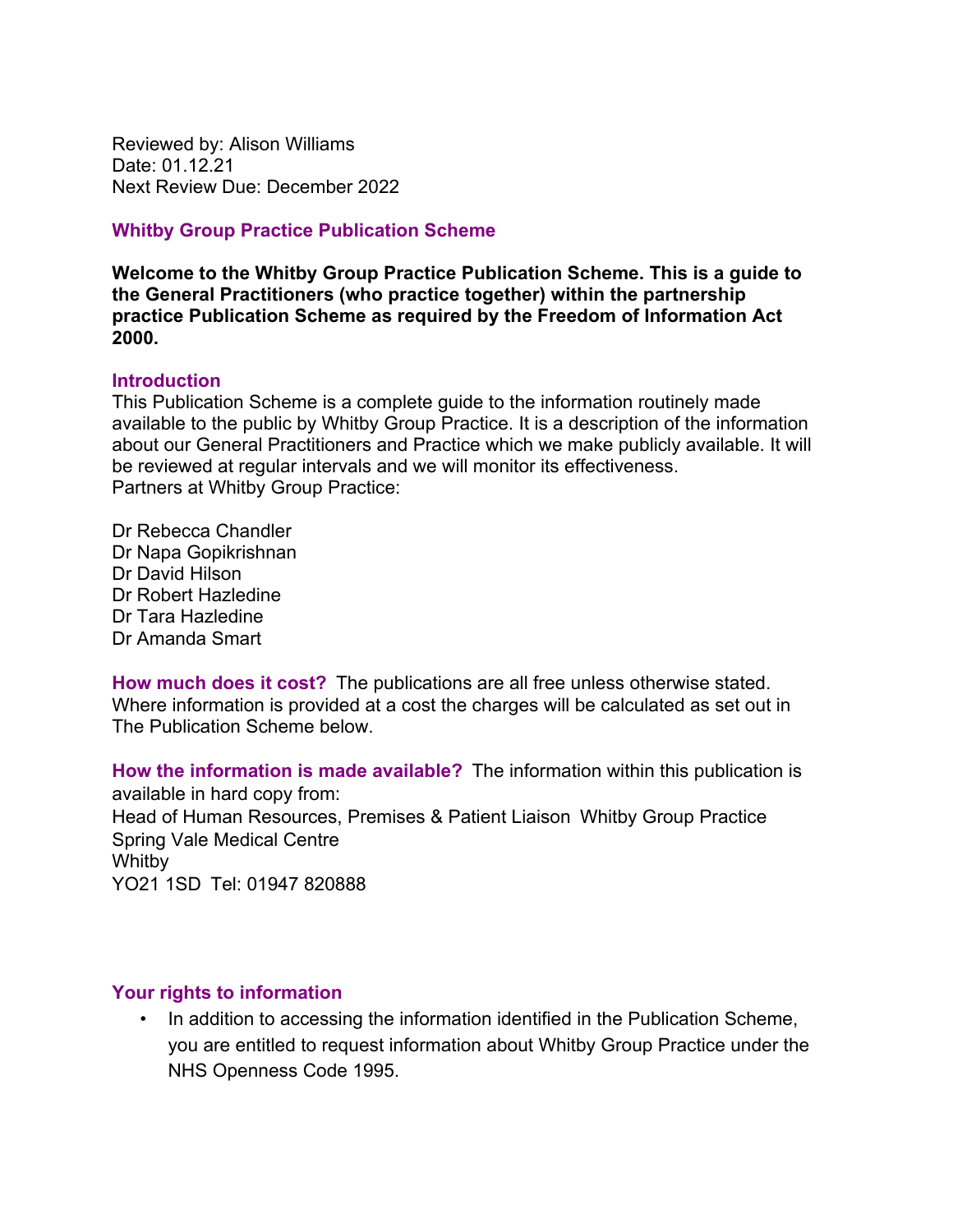- The Freedom of Information Act 2000 recognises that members of the public have the right to know how public services are organised and run, how much they cost and how the decisions are made.
- From January 1st 2005 it will oblige the General Practice to respond to requests about information that it holds, and is recorded in any format and it will create a right of access to that information. These rights are subject to some exemptions which have to be taken into consideration before deciding what information it can release.
- New environmental information regulations may be introduced as early as 2003. These will enable similar access to environmental information as under the Freedom of Information Act 2000.
- Under the Data Protection Act 1998, you are also entitled to access your clinical records or any other personal information held about you. For this, please contact:
- Head of Human Resources, Premises & Patient Liaison Whitby Group **Practice** Spring Vale Medical Centre Whitby YO21 1SD Tel: 01947 820888

**Feedback** If you have any comments about the operation of the Publication Scheme, or how we have dealt with your request for information from the Scheme, please write to: Head of Human Resources, Premises & Patient Liaison Whitby Group Practice Spring Vale Medical Centre Whitby YO21 1SD Tel: 01947 820888

### **Classes of Information**

All information at Whitby Group Practice is held, retained and destroyed in accordance with NHS guidelines. Our commitment to publish information excludes any information which can be legitimately withheld under the exemptions set out in the NHS Openness Code or Freedom of Information Act 2000. The main reasons for exemption are e.g. the protection of commercial interests and personal information under the Data Protection Act 1998. This applies to all sections within the Publication Scheme. The information on this Scheme is grouped into the following broad categories:

#### **Who we are**

This practice adheres to the national Personal Medical Services contract. The contract is with: NHS England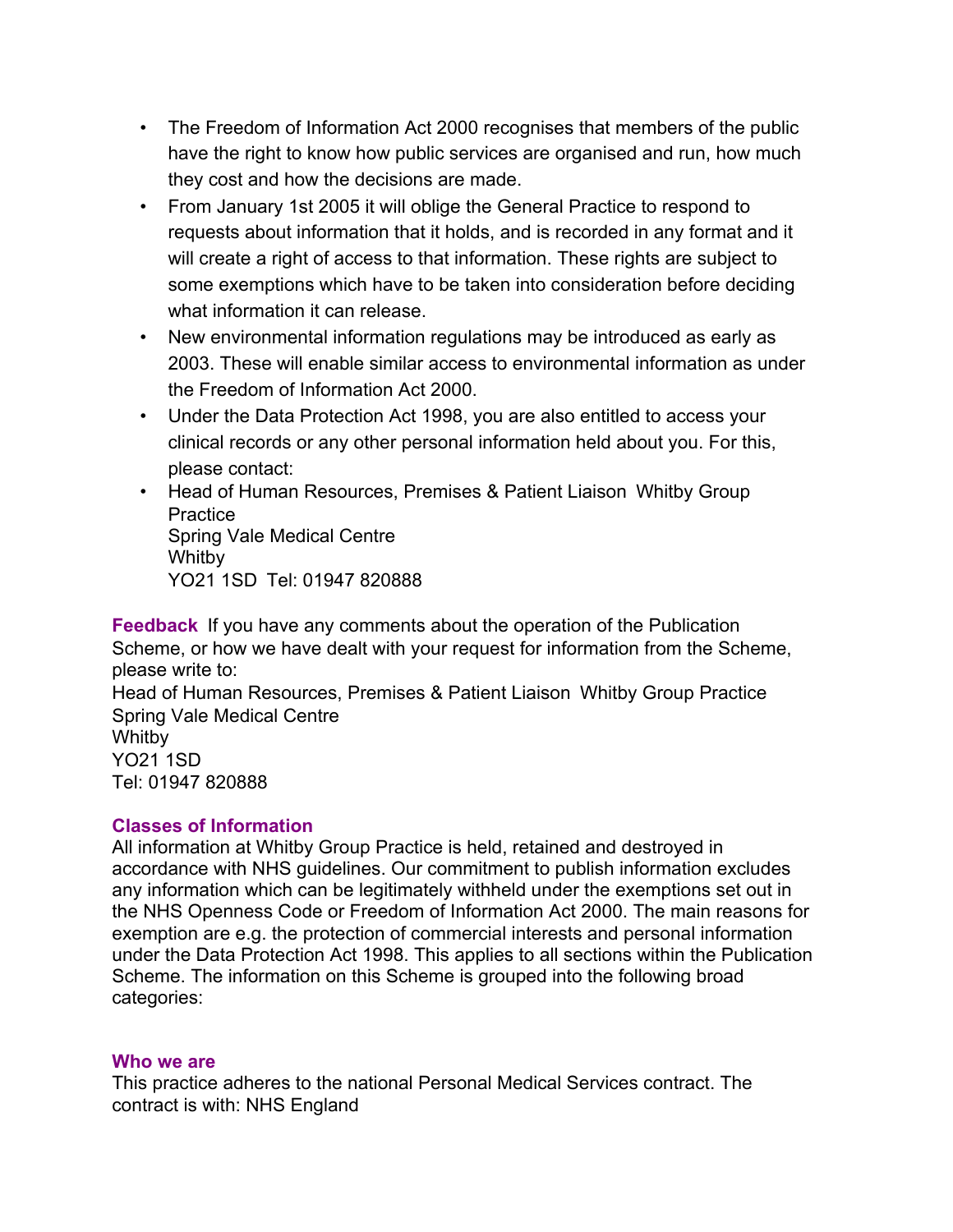NHS England (North Yorkshire and Humber area team) Unit 3,Alpha Court, Monks Cross, York, North Yorkshire. YO32 9WN

The practice aims to follow National Institute for Clinical Excellence (NICE) and National Service Framework guidelines. Copies of these can also be found on the NICE website (www.nice.org.uk) or the Department of Health website (www.doh.gov.uk).

The NHS is a very large part of the public sector. It is possible to find out information about our practice, NHS England and other NHS services in your area by using www.nhs.uk. A full list of local General Practices can be found there too. Whitby Group Practice provides personal medical services for the geographical area of Whitby.

The full names of GPs at our practice are listed in the introduction to this publication scheme. The practice also employs administrative staff, managerial staff, practice nurses and other clinical staff.

# **Financial and funding information**

Whitby Group Practice receives money from NHS England according to its contract (as per Class 1 above) in exchange for services provided for patients.

The total income received from the NHS before expenses in 2020/2021 was £4,112,897

The total spent on drugs prescribed by Whitby Group Practice in 2020/2021 was £378,363

There may be circumstances where material cannot be released because it is confidential or commercial information or the appropriate officer designated for these purposes under the Act has taken the view that it may be prejudicial to the conduct of the Practice's affairs.

### **Cost of Information**

For the most part, we will charge you only for hard copies or copying onto media. Some information is available free, but for others there may be a charge. The charges will vary according to how information is made available. Charges are as follows:

a) Leaflets and brochures – free of charge for leaflets or booklets on, for example, services we offer to the public. A list is available below.

b) "Glossy" or other bound paper copies, or in some cases a CD-ROM, video or other mediums are for charge as in our publication lists available from the

Head of Human Resources, Premises & Patient Liaison Whitby Group Practice Spring Vale Medical Centre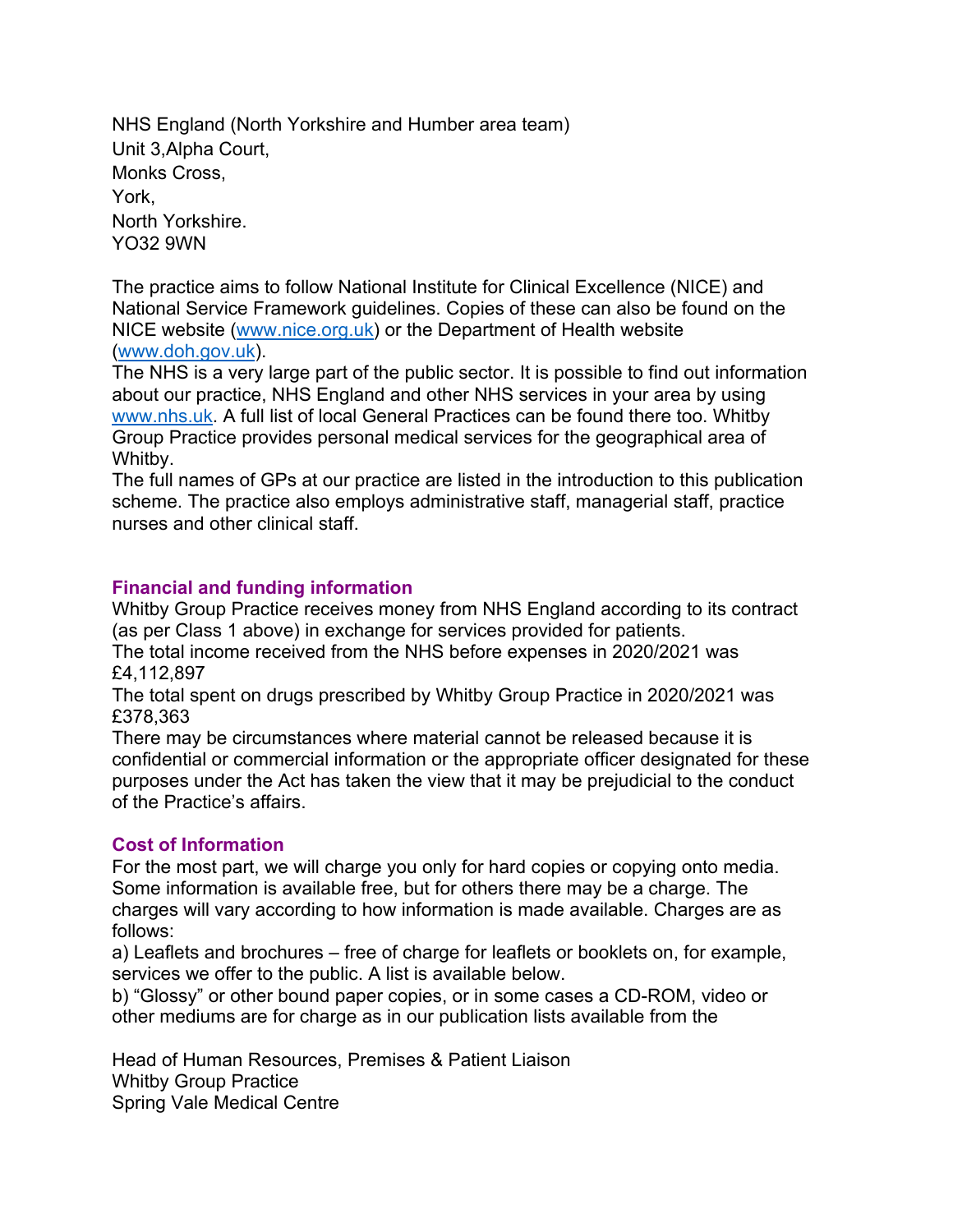**Whitby** 

YO21 1SD

Tel: 01947 820888

c) E-mail will be free of charge unless it says otherwise.

The charges will be reviewed regularly.

## **Our services**

This is the range of services we provide:

- Baby checks
- Cervical cytology
- Child health surveillance
- Contraceptive services
- Disease management clinics
- NHS Health Checks
- Immunisations
- Maternity medical services
- Mental Health Support Worker
- Minor Injuries
- Minor surgery services

A full list of other services is detailed in the practice leaflet.

For any policies relating to our services, please refer to our Policies and Procedures. See also our practice leaflet which is available free of charge from:

Head of Human Resources, Premises & Patient Liaison Whitby Group Practice Spring Vale Medical Centre Whitby YO21 1SD Tel: 01947 820888 Included in our practice leaflet is information on the following:

- our practice address
- our opening and closing times
- the arrangements we have for out of hours cover
- the clinical interests of our doctors

Language and translation information: The Partners consult in English. Interpreters can be arranged and need to be booked in advance via NHS England.

# **Regular publications and information for the public**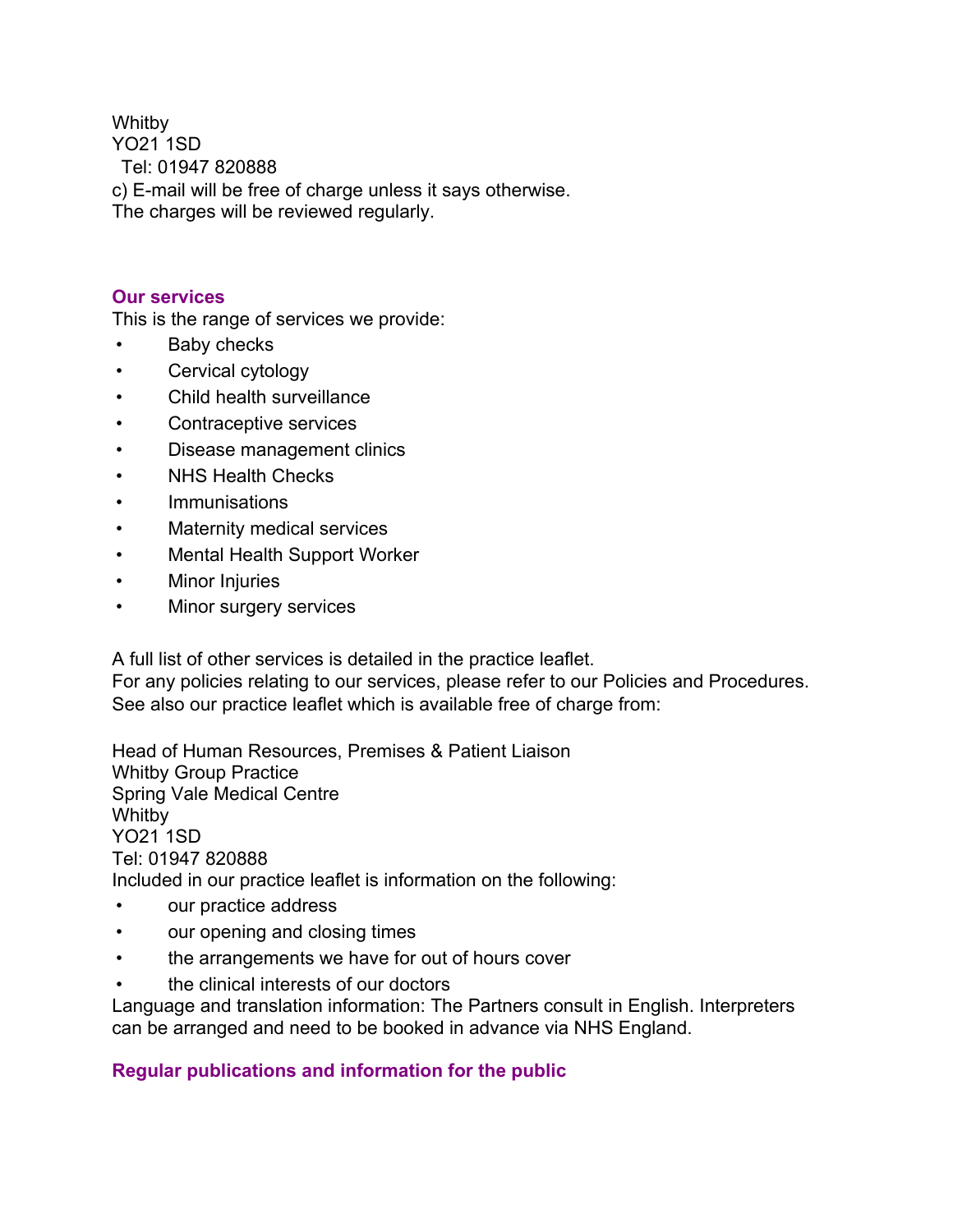Information leaflets relating to the clinical services and health services that we provide for patients and the public, and our range of regular publications are freely available at the surgery, in the reception area. Alternatively, please contact: Head of Human Resources, Premises & Patient Liaison Whitby Group Practice Spring Vale Medical Centre Whitby YO21 1SD Tel: 01947 820888

#### **Our strategies and plans, performance indicators, audits, inspections and reviews**

We will continue to provide excellent primary care services for all our patients in line with NICE guidance. We remain accessible to our patients and we continually monitor our performance in several ways- we monitor our QOF targets, perform quality checks on our equipment and clinics, all staff participate in annual appraisals, we undertake and annual patient survey and have a patient participation group to help us identify where changes need to be made.

All partners are reflective practitioners who reflect on their own practice regularly and video patient consultations (with permission) in an effort to improve their consultation skills.

Our QOF indicators enable us to audit our performance in the management of chronic diseases and individual audits are undertaken as they arise. We have a robust system of significant event analysis and regular staff meetings are held to ensure compliance with written protocols.

We are investigating the need for a pain clinic in the area and whether or not we can become providers of such a service. We play and active role in Hambleton, Richmondshire and Whitby CCG.

#### **Complaints**

If you wish to make a complaint about any aspect of our service, you should first contact: Head of Human Resources, Premises & Patient Liaison Whitby Group Practice Spring Vale Medical Centre **Whitby** YO21 1SD Tel: 01947 820888

#### **Our policies and procedures**

We have practice policies available on request. If you would like a copy, please contact: Head of Human Resources, Premises & Patient Liaison